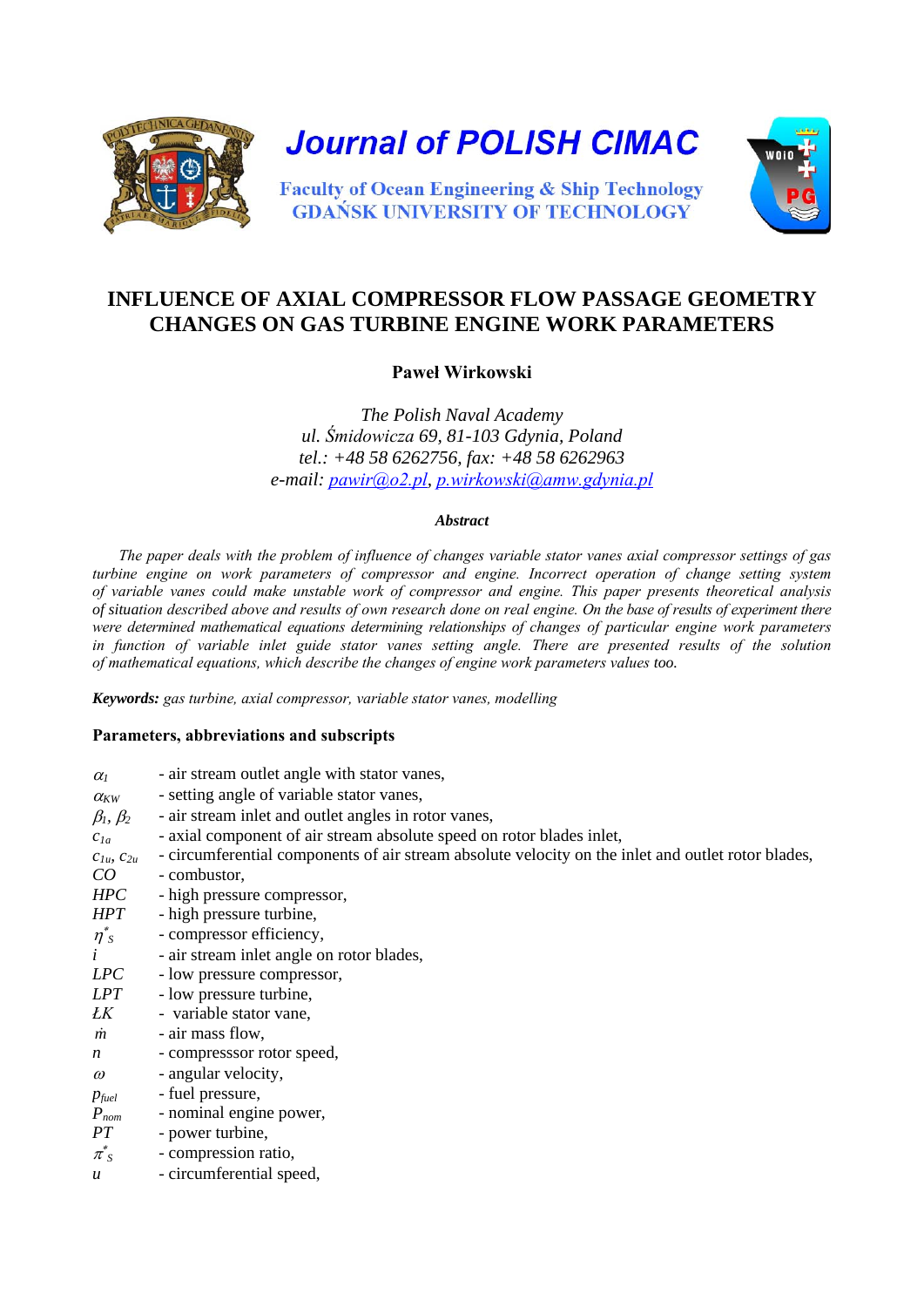$w_1$ ,  $w_2$  - air stream relative speed on inlet and outlet rotor blades,

*VIGV* - variable inlet guide vanes,

 $\Delta c_u$ ,  $\Delta w_u$  - air stream whirl in the rotor,<br>*VIGV* - variable inlet guide vanes.

- variable inlet guide vanes,

*z* - number of inlet guide stator vanes,

## **1. Introduction and purpose of research**

When in the compressor construction is assembled system of setting change of variable stator vanes its task is to make optimal cooperation engine units during the permanent improvement of compressor characteristic. Perturbations in the operation of this system could cause changes in work of compressor and engine similarly as in the case of changes caused by changes of rotational speed or polluted interblades ducts of compressor.

Compressor stage unitary work on radius is defined on the base of equation of angular momentum and it has form

$$
l_{st} = \omega r \cdot (c_{2u} - c_{1u}) = u \cdot \Delta c_u = u \cdot \Delta w_u \tag{1}
$$

where:

 $\omega$  – angular velocity,  $u$  – tangential velocity,  $r$  – rotor radius,

*c1u, c2u* – circumferential components of air stream absolute velocity on the inlet and outlet rotor blades on radius *r*,

 $\Delta c_u$ ,  $\Delta w_u$  – air stream whirl in the rotor.

That work is constant on whole depth of rotor blade. The sum of works is the unitary work of stage [2]. Involved change of variable stator vanes angle setting at a constant level rotational velocity (constant *u*) caused change of air stream inlet angle in rotor vane  $\beta_l$  (Fig. 1). It caused change of axial component of air stream absolute velocity on inlet *c1a* what is equivalent with the change of air mass flow *m* and change of air stream whirl ∆*w<sup>u</sup>* in rotor. It influences on efficiency and work of stage.

The purpose of investigations, which was carried out on real engine was determination of influence of incorrect operation of axial compressor inlet guide variable stator vanes control system of gas turbine engine on compressor and engine work parameters.

Compressor characteristic is a relationship between compression ratio  $\pi^*_{\mathcal{S}}$ , compressor efficiency  $\eta^*$ <sub>S</sub> and air flow mass *m* and compressor rotational velocity *n*. It makes possible to determine the best condition of compressor and another engine units mating. The characteristic is used to select optimal conditions of air flow regulation and assessment of operational factors on compressor parameters.

Therefore compressor should be so controlled in operational range of rotational velocity that the compressor and engine mating line has a stock of stable work. The main rule of compressor control during the change of their rotational velocity or flow intensity is to keep up the stream inlet angles *i* value near zero. One of the most popular ways of axial compressor control is changing their flow duct geometry by application of inlet guide stator vanes or variable stator vanes of several first compressor stages [2].

This solution makes it possible to change of air stream inlet angle on rotor blades of compressor stages by change of stator vanes setting angles during the change of compressor rotational velocity. Fig. 1 illustrates the rule of regulation of variable stator vanes.

For average values of operational range of compressor rotor speed is situation in Fig. 1b – speed values and directions with subscript number 1. In this situation is intermediate angle setting of stator vanes. Air stream inlet angle on rotor blades do not cause disturbance of stream flow by interblades ducts. For lower values of compressor rotor speed and in consequence lower values of absolute axial component velocity *c1a'*, it is necessary to reduce the stream outlet angle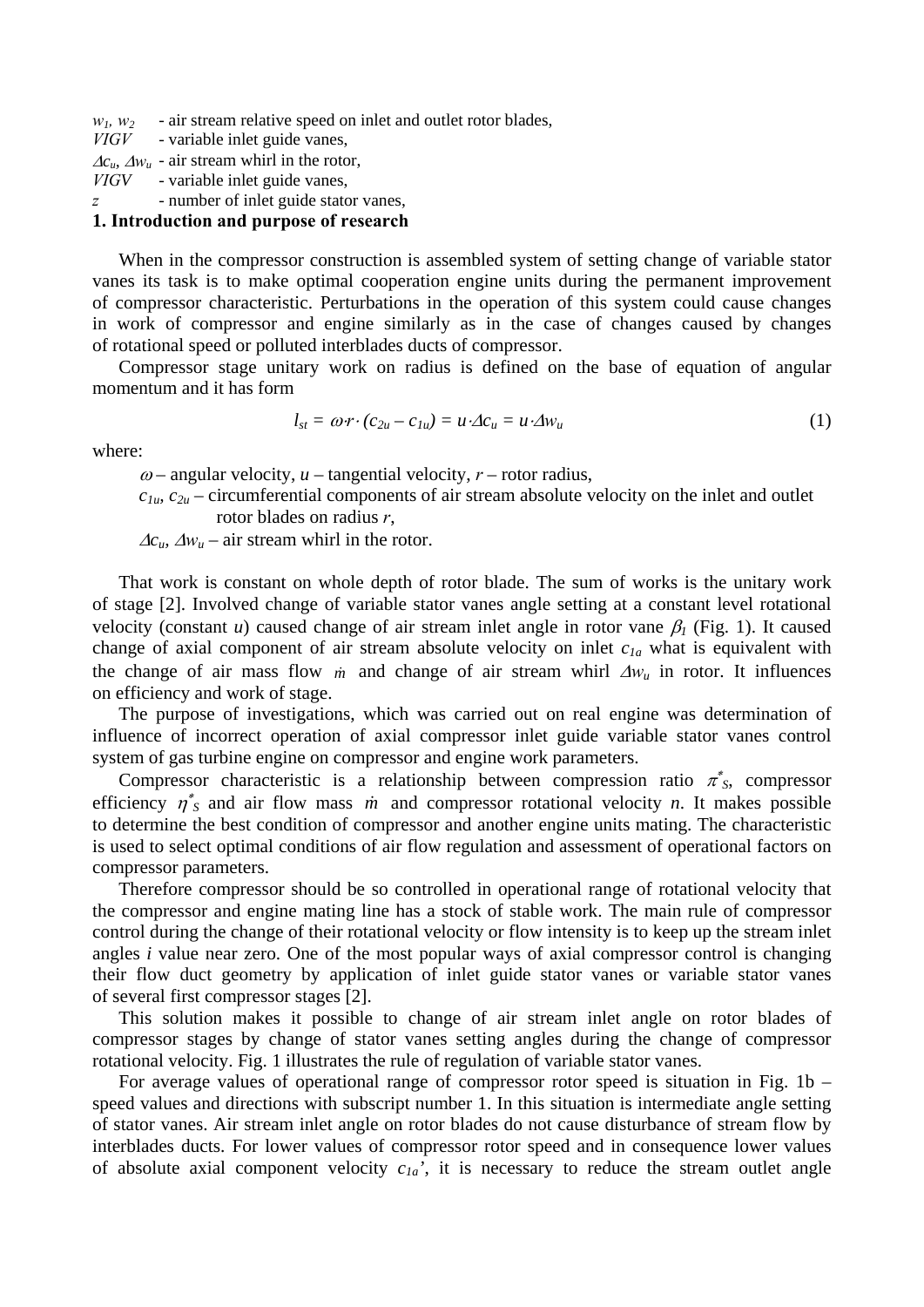of variable stator vanes  $\alpha_l$  (Fig. 1a). The angle reduction range should allow keeping the same value of stream inlet angle on rotor blades. Analogical situation takes place during the work of compressor with higher rotational speed. For higher rotational speed absolute axial component speed  $c_{1a}$ <sup>"</sup> increases. In this situation for keeping stable work of compressor and in consequence constant value of stream inlet angle on rotor blades, it is necessary to increase the stream outlet angle of variable stator vanes – Fig. 1c. Application in gas turbine engine construction of control system of flow ducts geometry has a bearing on a run of unstable processes.



*Fig. 1. Essence of control of compressor's axial stage by changing the setting angle of stator vanes ring at changeable air flow velocity; a) decreased axial velocity, b) analytical axial velocity, c) increased axial velocity, d) schema of flow round of axial compressor rotor blades during constant rotor speed and constant air stream inlet angles; k – variable stator vanes ring, w – rotor vanes ring*

## **2. Object of research**

The object of research is type DR 77 marine gas turbine engine, which is a part of power transmission system of a warship. It is three-shaft engine with can-ring-type combustor chamber and reversible power turbine (Fig. 2).



*Fig. 2. Block diagram of DR77 gas turbine engine*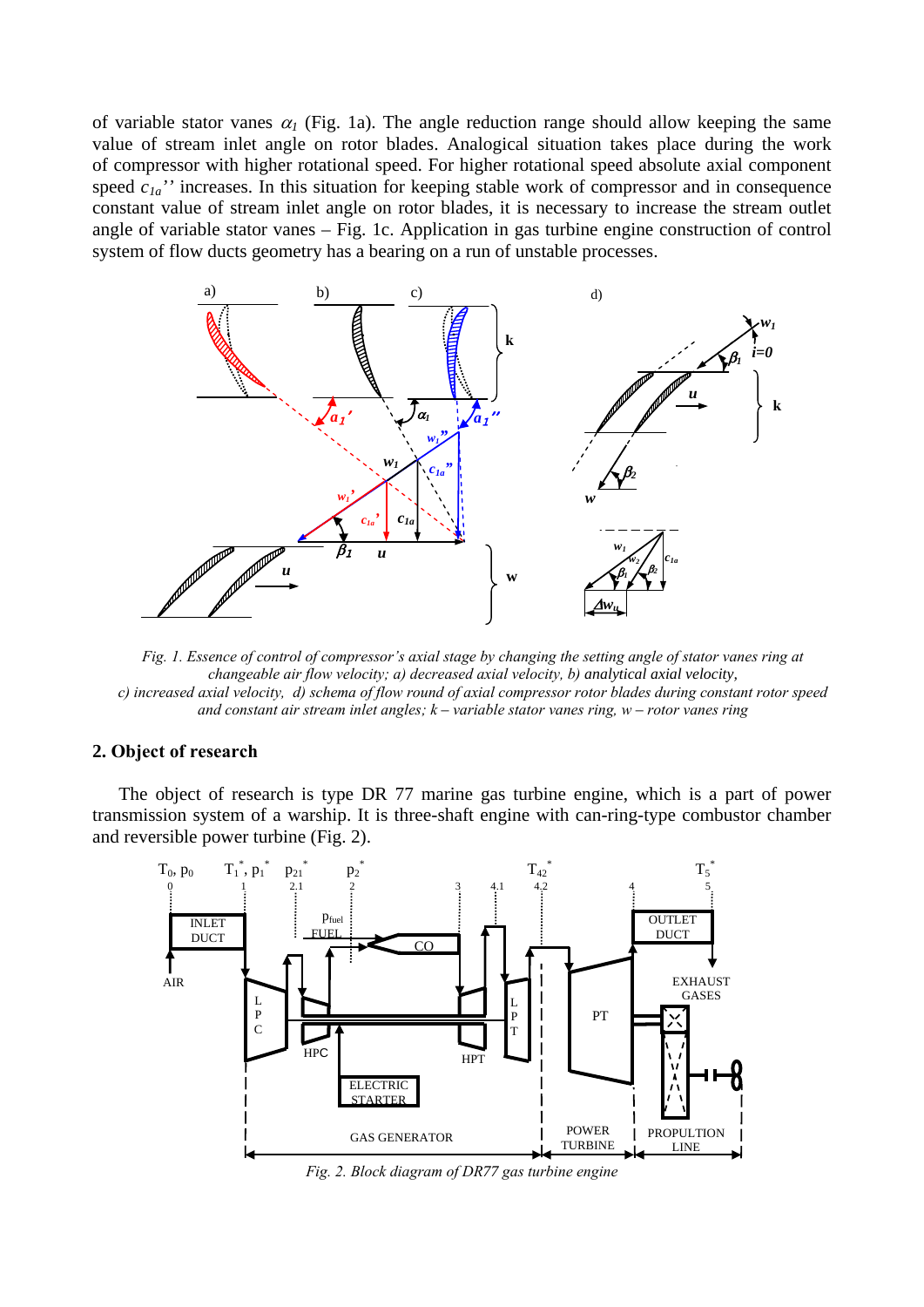In compressor construction configuration of this engine there are used inlet guide stator vanes which make possibilities to change the setting angle incidance (change of compressor flow duct geometry) in dependance on engine load. This process is operated by control system which working medium is compressed air received from last stage of high pressure compressor. On Fig. 3 is presented block diagram of flow control signal of variable stator vanes system.



*Fig. 3. Block diagram of stator vanes change setting mechanism*

Compressed air from the last stage of high pressure compressor is supplied to working space of control actuator by cleaning and cooling block. Compressed air exerts pressure on control actuator elements. It causes moving of control piston which is connected with moving ring. This ring moves on circumference of compressor body. Ring is connected with stator vanes by levers. When the ring is moving stator vanes realize rotational motion changing the air stream outlet angle  $\alpha_l$  (Fig. 1). In cleaning and cooling block are made holes. During research air stream was bleeded by the holes and less air was supplied to the actuator. It caused change of setting angle  $\alpha_{KW}$ of variable stator vanes. In consequence of that change flow duct geometry was changed.

The experiment was carried out on an engine load  $0.5P_{nom}$  with taking into consideration atmospheric conditions. For this load setting angle of variable vanes has value  $\alpha_{KW} = -4^{\circ}$ . During change engine load in the whole range from idle to full load setting angle  $\alpha_{KW}$  of variable vanes changes in range from  $-18^{\circ}$  to  $+18^{\circ}$ . During experiment a few parameters of engine work was measured and registered. It was made for three different setting angle  $\alpha_{KW}$  of variable vanes: A- $\alpha_{KW} = -4^{\circ}$ , B-  $\alpha_{KW} = -11^{\circ}$ , C-  $\alpha_{KW} = -18^{\circ}$ . Tab. 1 presents measured and registered parameters.

| Parameter | Measurement range | Unit                      | Parameter name                                   |
|-----------|-------------------|---------------------------|--------------------------------------------------|
| $n_{LPC}$ | $0 - 20000$       | $\lceil \min^{-1} \rceil$ | low pressure rotor speed                         |
| $n_{HPC}$ | $0 - 22000$       | $\lceil \min^{-1} \rceil$ | high pressure rotor speed                        |
| $n_{PT}$  | $0 - 10000$       | $\lceil \min^{-1} \rceil$ | power turbine rotor speed                        |
| $p_1$     | $-0.04 - 0$       | [MPa]                     | subatmospheric pressure on compressor inlet      |
| $p_{21}$  | $0 - 0.6$         | [MPa]                     | air pressure on low pressure compressor outlet   |
| $p_2$     | $0 - 1, 6$        | [MPa]                     | air pressure on high pressure compressor outlet  |
| $p_p$     | $0 - 10,0$        | [MPa]                     | fuel pressure before injectors                   |
| $T_{1}$   | $-203 - 453$      | [K]                       | air temperature on compressor inlet              |
| $T_{42}$  | $273 - 1273$      | [K]                       | exhaust gases temperature on inlet power turbine |

*Tab. 1. Parameters of engine DR77 work measured during research*

## **3. Results of research**

Change angle vanes setting from position *A* to position *C* caused the increase of air flow resistance by stator vanes. In consequence of that subatmospheric pressure on the compressor inlet  $p_1$  decreases. It causes pressure decrease in next parts of compressor and engine flow duct. In this way reduced air density flowing by compressor, for stable quantity of stream fule supllied to combustor, causes increase of compressors rotor speed. The most noticeable is increase of low pressure compressor rotor speed caused by directly influence on this compressor incorrectly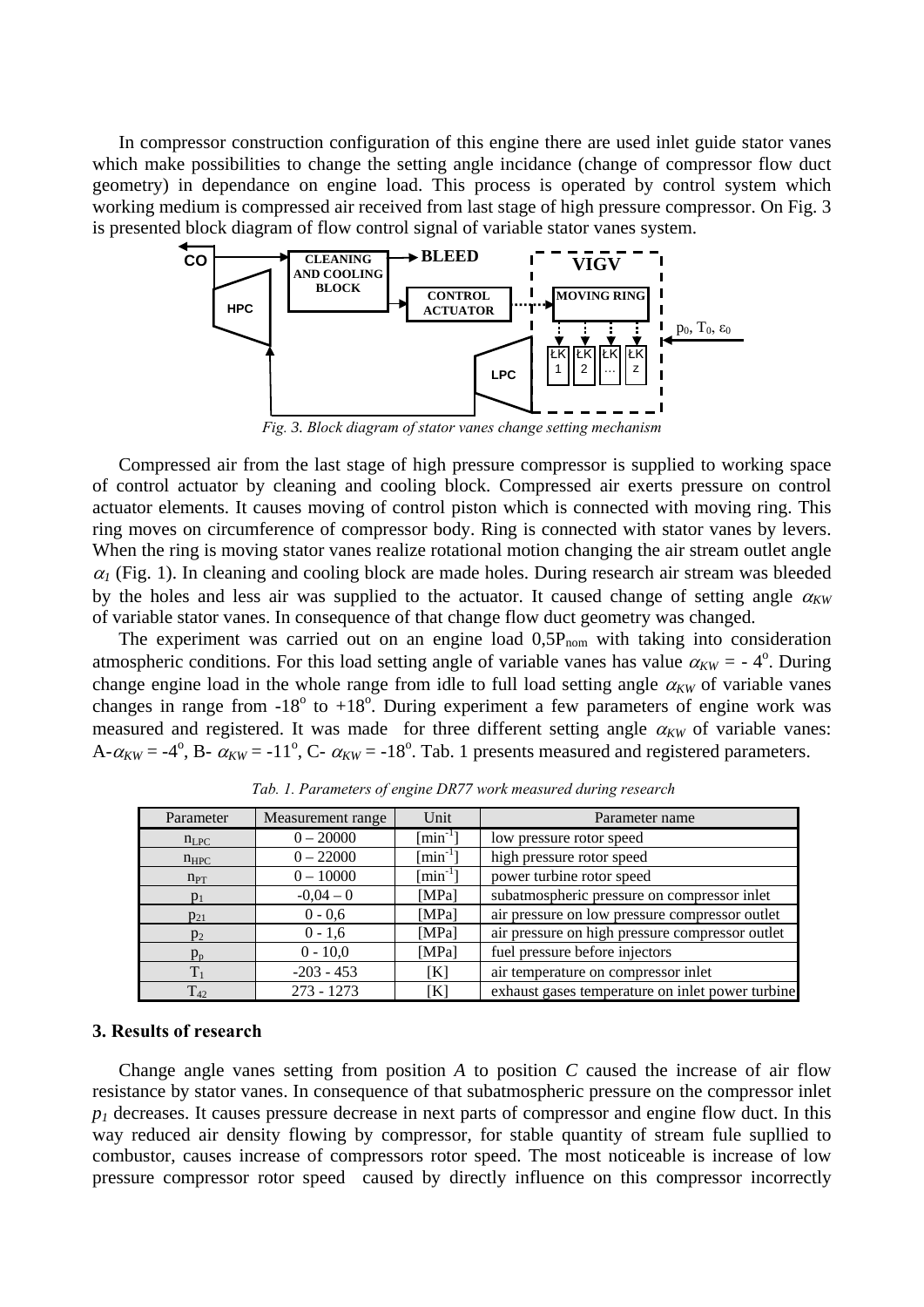setting variable stator vanes. Gasodynamical connection between the low pressure compressor and the high pressure compressor absorbs disturbances work of low pressure compressor which are transferred on high pressure compressor. Therefore range of change high pressure compressor rotor speed is lower than low pressure compressor. In this experiment it is below 1% and it is in measuring error of sensor range.

Change of subatmospheric pressure is above 5% undisturbed value of this parameter. Changes of low and high pressure compressor outlet presure are adequately above 1,3% and above 2,4% undisturbed value of angle setting  $\alpha_{KW} = -4^{\circ}$ .

Changes of pressure and air mass flow intensity values accompanied disturbed work of compressor, during constant fuel mass flow intensity in combustor, caused enrichment of fuel mixture. As a result of that, temperature combustor outlet gases increases. In experiment was confirmed the tendency changes of gases tempertaure values even though the range of those changes is in measuring error of sensor range.

On the base of results of experiment there were determined the mathematical equations modelling the changes of particular engine work parameters in the function of variable inlet guide stator vanes setting angle  $\alpha_{KW}$ :

$$
n_{\rm SNC} = 0.7449\alpha_{\rm KW}^2 + 2.602\alpha_{\rm KW} + 9234.5\tag{2}
$$

$$
n_{\text{SWC}} = 0.0204\alpha_{\text{KW}}^2 - 1.1224\alpha_{\text{KW}} + 12598\tag{3}
$$

$$
p_1 = -10^{-6} \alpha_{KW}^2 - 10^{-6} \alpha_{KW} + 0.0077 \tag{4}
$$

$$
p_{21} = 10^{-16} \alpha_{KW}^2 + 0.0029 \alpha_{KW} + 2.9814
$$
  
\n
$$
p_2 = 2 \cdot 10^{-16} \alpha_{KW}^2 + 0.0143 \alpha_{KW} + 8.1771
$$
\n(6)

$$
T_{42} = 0.0204\alpha_{\text{KW}}^{2} + 0.1633\alpha_{\text{KW}} + 526.33
$$
 (7)

Fig. 4 presents results of mathematical modelling of engine work parameters. Modelling was cary out an state engine load what was equivalent unchangable fuel mass flow. In this case range of change of variable inlet guide stator vanes setting angle  $\alpha_{KW}$  was widen from -18<sup>o</sup> to +18<sup>o</sup>. Researches in range  $\alpha_{KW}$  from -4<sup>o</sup> to +18<sup>o</sup> were not possilble to realize on real engine. It is caused by technical restrictions on the engine.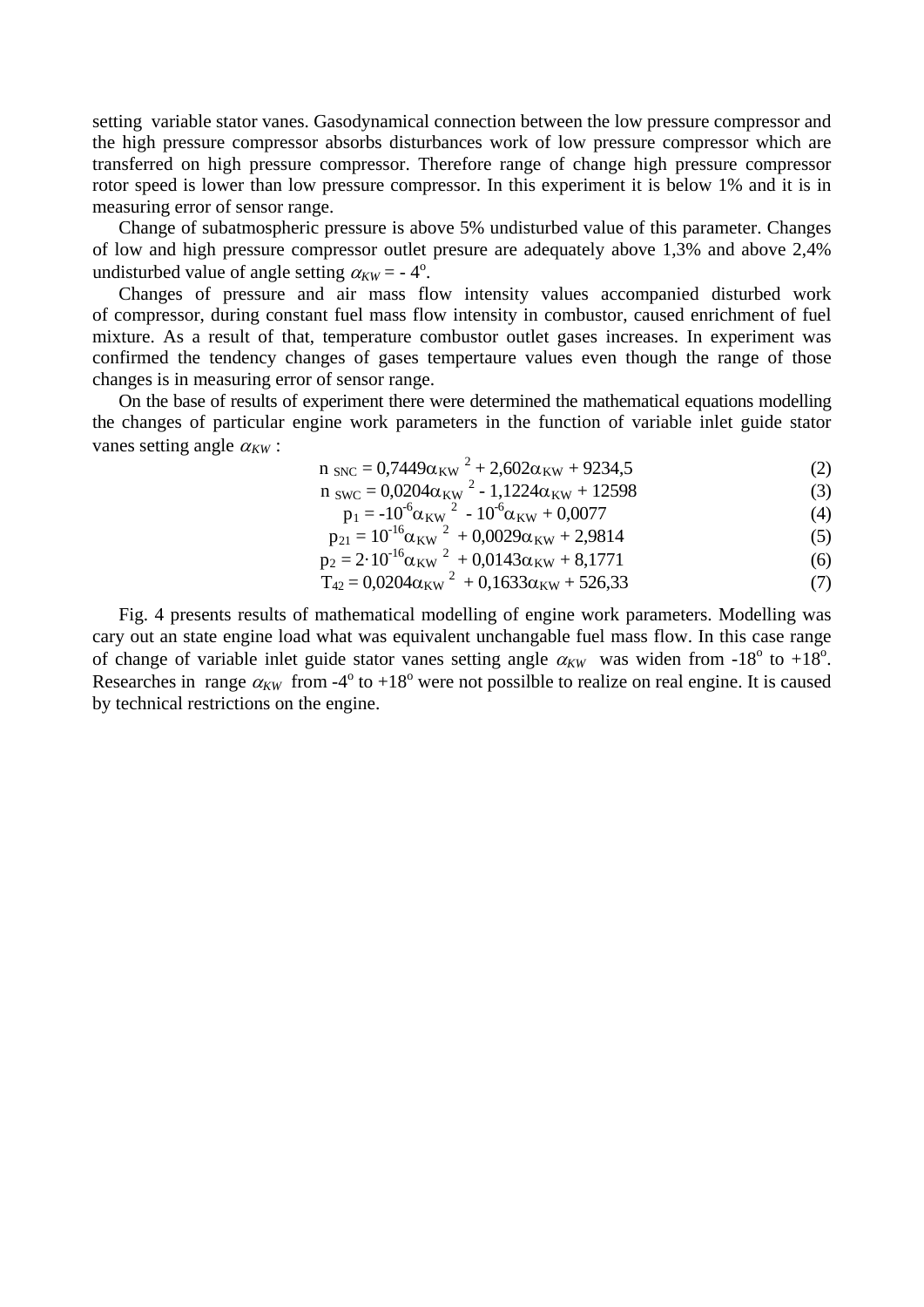

*Fig. 4. Change of values of engine work parameters in function of variable inlet guide stator vanes setting angle gotten during mathematical simulation*

#### **4. Conclusions**

Change of values of variable inlet guide stator vanes setting angle  $\alpha_{KW}$  from -4<sup>o</sup> to +18<sup>o</sup> caused the increase of stream outlet angle of variable stator guide vanes  $\alpha_l$  (Fig. 1). It decreases air flow drag on low pressure compressor inlet that caused decrease of subatmospheric pressure. During keeping the constant engine load (constant fuel mass flow) absolute axial component velocity *c1a* increases. It exerts an influence on air mass flow *m* increase. Simultaneously the absolute axial component velocity *c1a* increase caused decrease of air stream whirl in rotor ∆*wu*. In consequence of that low pressure compressor rotor speed increases (Fig. 4a). In connection with decrease of subatmospheric pressure the increase of air pressure on low pressure outlet compressor is caused (Fig. 4d). In spite of the slight decrease of high pressure compressor rotor speed the increase of air pressure on low pressure outlet compressor involves the increases of air pressure on high pressure outlet compressor (Fig. 4e). This slight decrease of high pressure compressor rotor speed caused increase of gases flow drag in the next gas turbine engine units for the combustor. The effect of above is a slight increase of exhaust gas temperature on power turbine inlet.

Multi-shaft construction of gas turbine engine reduces effects of incorrectly setting of variable vanes. Therefore compressors of three-shaft gas turbine engine do not require variable stators vanes as many stages as compressor of two-shaft engine with the same achievements.